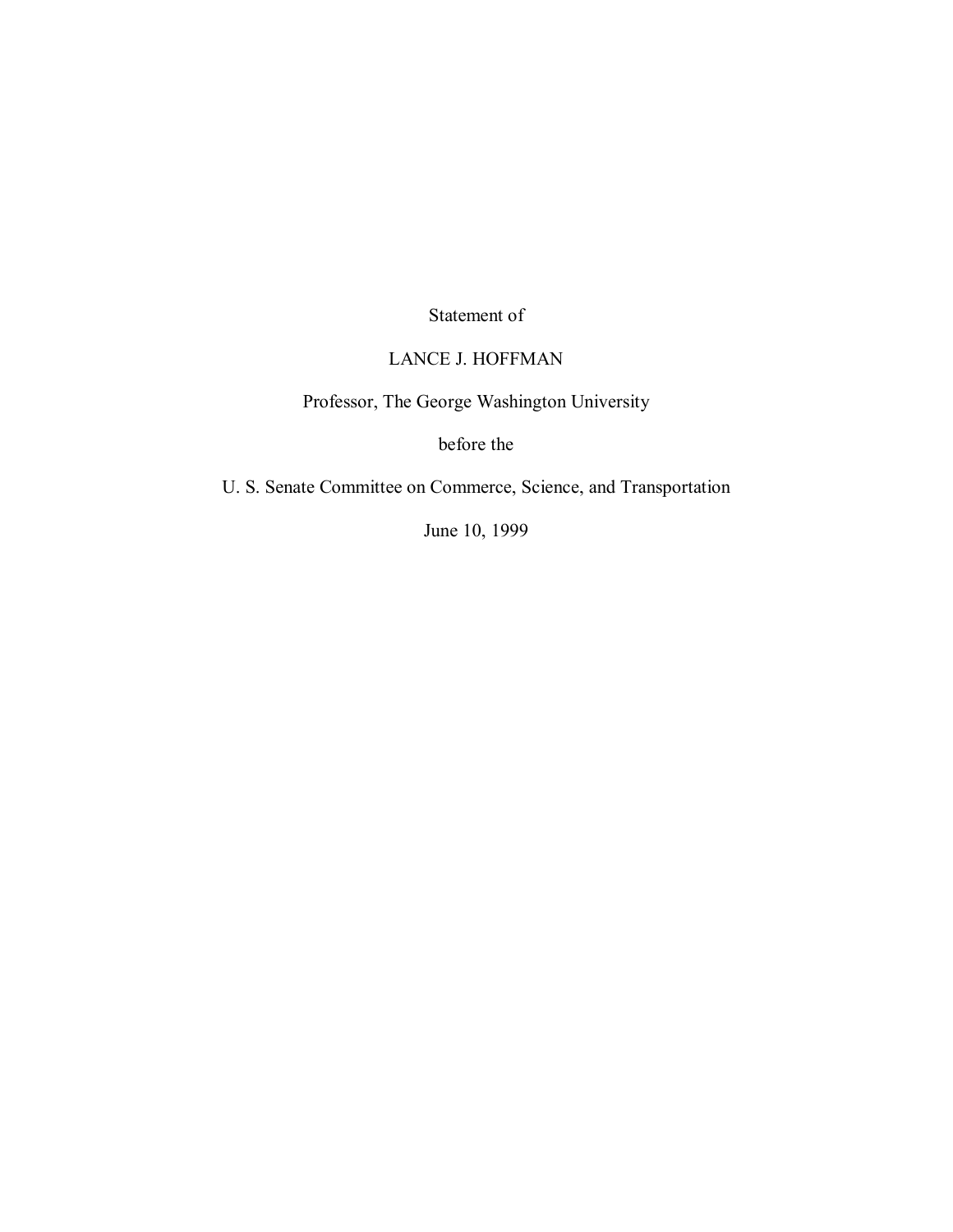My name is Lance J. Hoffman. I am a professor in the Department of Electrical Engineering and Computer Science at The George Washington University in Washington, D. C. I also am Director of the School of Engineering's Cyberspace Policy Institute and the author or editor of five books and numerous articles on computer security and privacy. My most recent book is a compendium of papers on the encryption policy problem entitled *Building in Big Brother* (Springer-Verlag, New York, 1995).

Currently, I am the principal investigator for a project entitled "Cryptography Products and Market Survey". As part of that project, we have recently produced a report entitled "Growing Development of Foreign Encryption Products in the Face of U. S. Export Regulations". I am leaving you copies of that report, which is also available from the Institute or on our Web site at http://www.seas.gwu.edu/seas/institutes/cpi/library/papers.html, where detailed tables and charts supporting this testimony are also available. We did this work in cooperation with NAI Labs, the Security Research Division of Network Associates, Inc., Glenwood, Md. The project manager for NAI Labs, Mr. David Balenson, is with me today. We were assisted in this project by three students.

In the project, we surveyed encryption products developed outside the United States and found that the **development of cryptographic products outside the United States is not only continuing but is expanding to additional countries; with rapid growth of the Internet, communications-related cryptography especially is experiencing high growth.**

As of June 8, 1999, **we identified 805 hardware and/or software products incorporating cryptography manufactured in 35 countries outside the United States.** As shown in Attachment 1, the greatest number of foreign cryptographic products are manufactured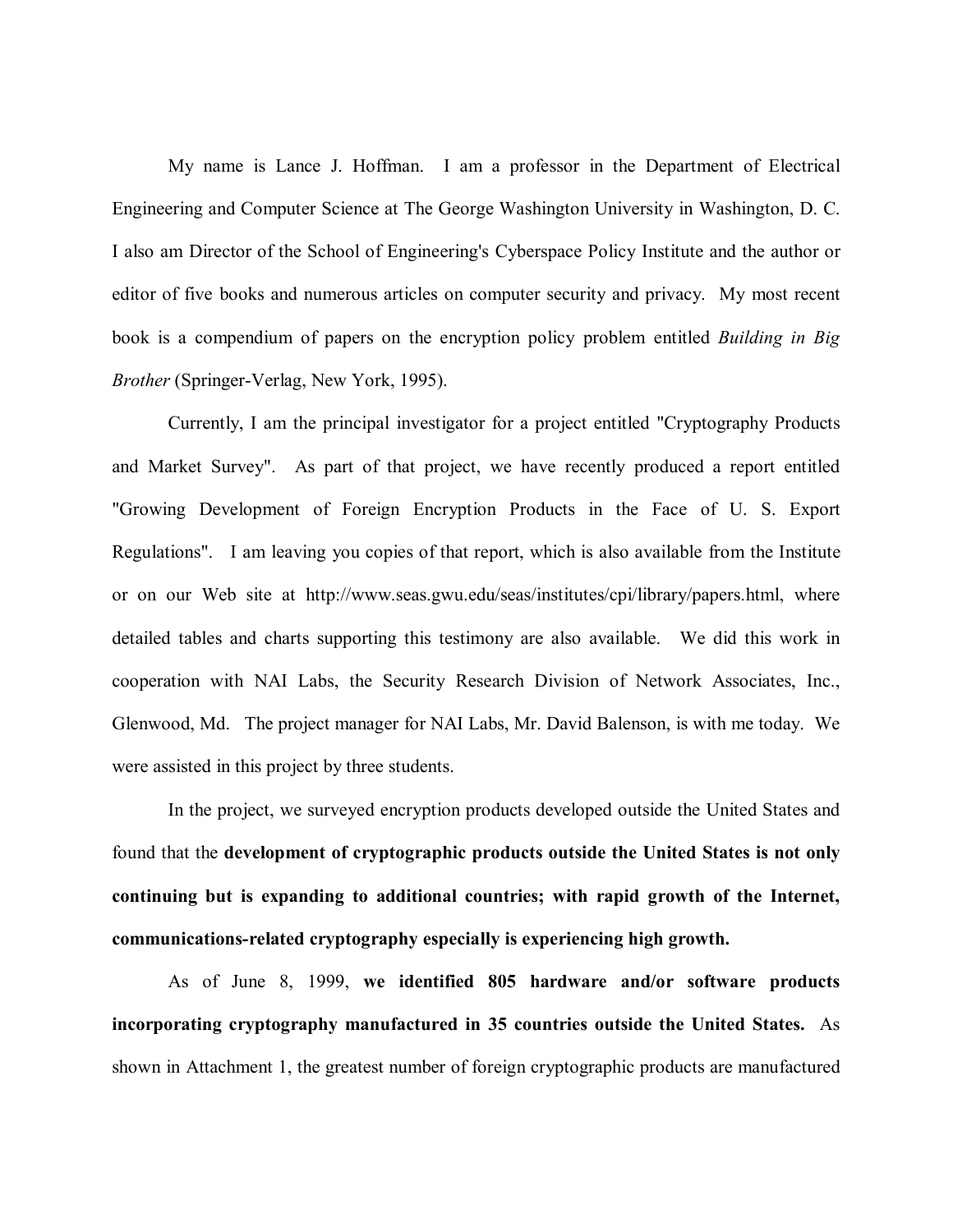in the United Kingdom, followed by Germany, Canada, Australia, Switzerland, Sweden, the Netherlands, and Israel in that order. Other countries accounted for slightly more than a quarter of the world's total of encryption products.

**These 805 foreign cryptographic products represent a 149-product increase (22%) over the most recent previous survey in December 1997. At least 167 of them use strong encryption,** the kind that one cannot export from the United States without applying for and receiving export license approval. The algorithms used in these are Triple DES, IDEA, BLOWFISH, CAST-128, or RC5.

**Cryptography product manufacturers have appeared in six new countries since December 1997:** Estonia, Iceland, Isle of Man, Romania, South Korea, and Turkey. **There has also been a large increase in the number of products produced by** certain countries**.** The **United Kingdom** jumped by 20 products from 119 to 139, and **Germany** jumped from 76 products to 104. Also notable was **Japan**'s increase, from six products to 18, and **Mexico**'s, from a single product to six.

**There are now 512 foreign companies that either manufacture or distribute foreign cryptographic products in 70 countries outside the United States**. Attachment 2 lists these countries.

**On average, the quality of foreign and U. S. products is comparable.** We have encountered poor products both within and outside the U.S., and we have encountered good products both within and outside the U.S. There are a number of very good foreign encryption products that are quite competitive in strength, standards compliance, and functionality.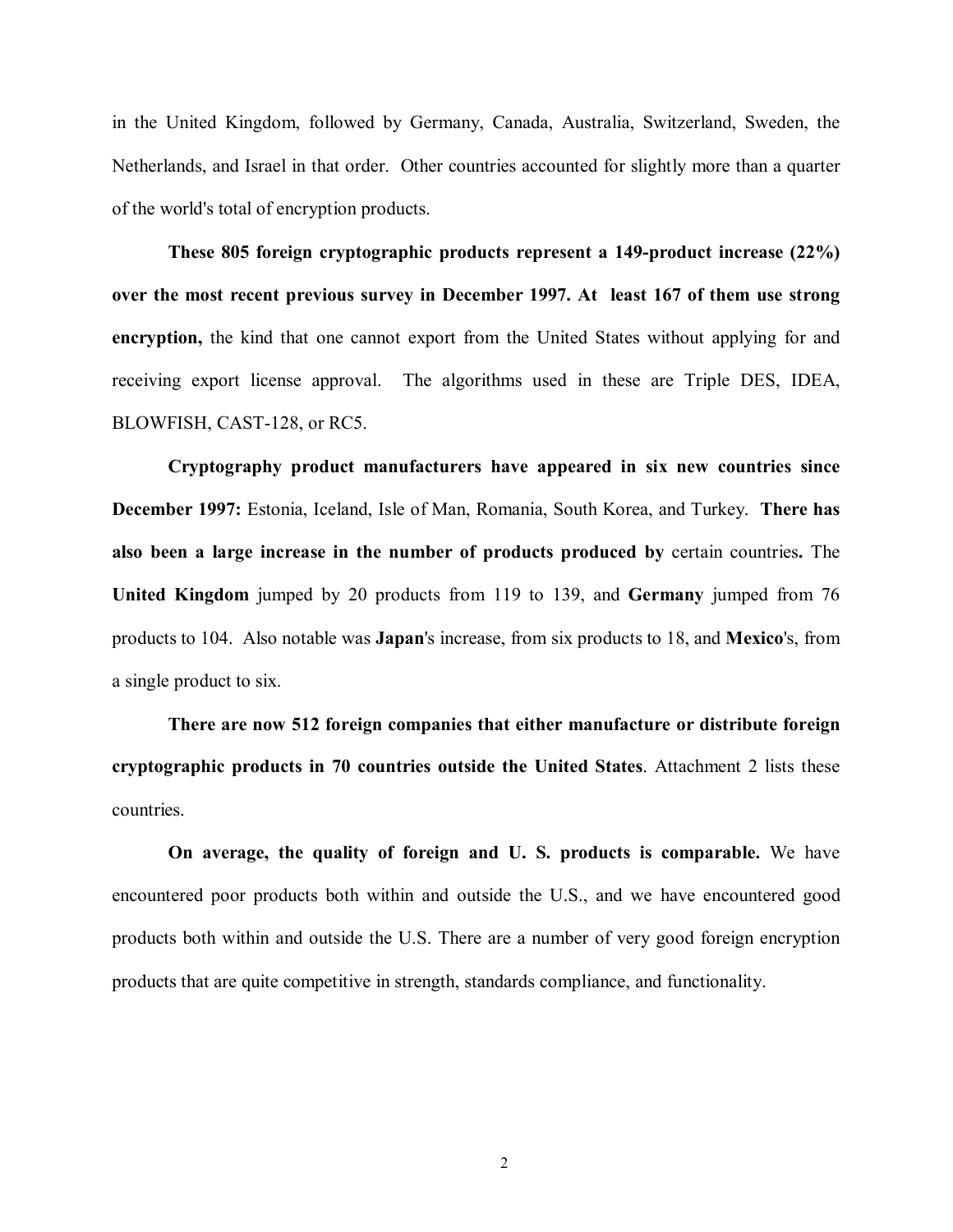**A significant number of foreign competitors to U.S. manufacturers of software and hardware with encryption capabilities are developing products with strong encryption, and have as customers a number of large foreign or multinational corporations.** The report gives thumbnail sketches of some of these companies and their offerings.

**We found some examples of advertising used by non-U. S. companies that generally attempted to create the perception that purchasing American products may involve significant red tape and the encryption may not be strong due to export controls.** As an example, we show in Attachment 3 material from Cybernetica's Web site in Estonia. We give several other examples of similar advertising in the report.

**Companies want to sell encryption products that meet certain accepted worldwide standards**.Encryption experts from all over the world have contributed to two important international standards efforts, IPsec and the Advanced Encryption Standard. In the case of IPsec, there are currently implementations (complete or in the works) from at least nine companies in five foreign countries. One effort, the KAME Project, is a joint effort of several Japanese companies (Fujitsu, Hitachi, IIJ Research Laboratory, NEC, Toshiba, and Yokogawa).

In 1997, the National Institute of Standards and Technology (NIST) solicited algorithms for the Advanced Encryption Standard (AES) to replace the Data Encryption Standard (DES) as a U. S. government encryption standard. Individuals and companies from eleven different foreign countries proposed 10 out of the 15 candidate algorithms submitted to NIST. So it is very possible that the next U.S. government encryption standard will have been designed outside the United States. Details on who submitted what algorithm are given in Attachment 4.

**Finally, our empirical product data could be combined with economic measures and economic theories to better explain why we are seeing the observed growth in the**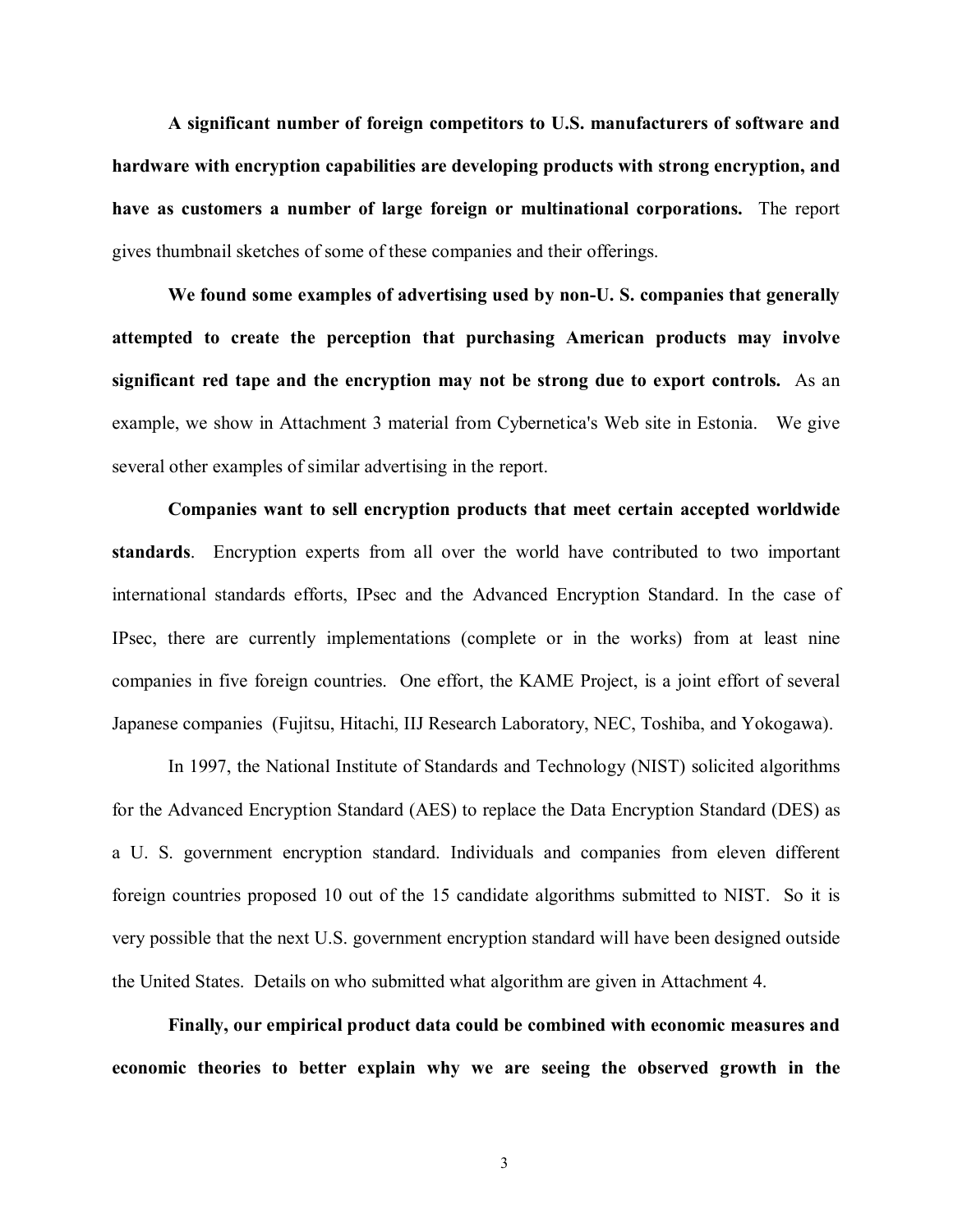**cryptography marketplace, and to examine the effects of Internet growth, e-commerce development, and regulatory actions on the international cryptographic market over time, thus getting better insights into the implications of various policy options.** We should be able to combine previous work with studies already available on the information technology sector and the data in our study to better understand the changes we are seeing in the global marketplace, and thus be able to more easily adjust national laws for a global economy.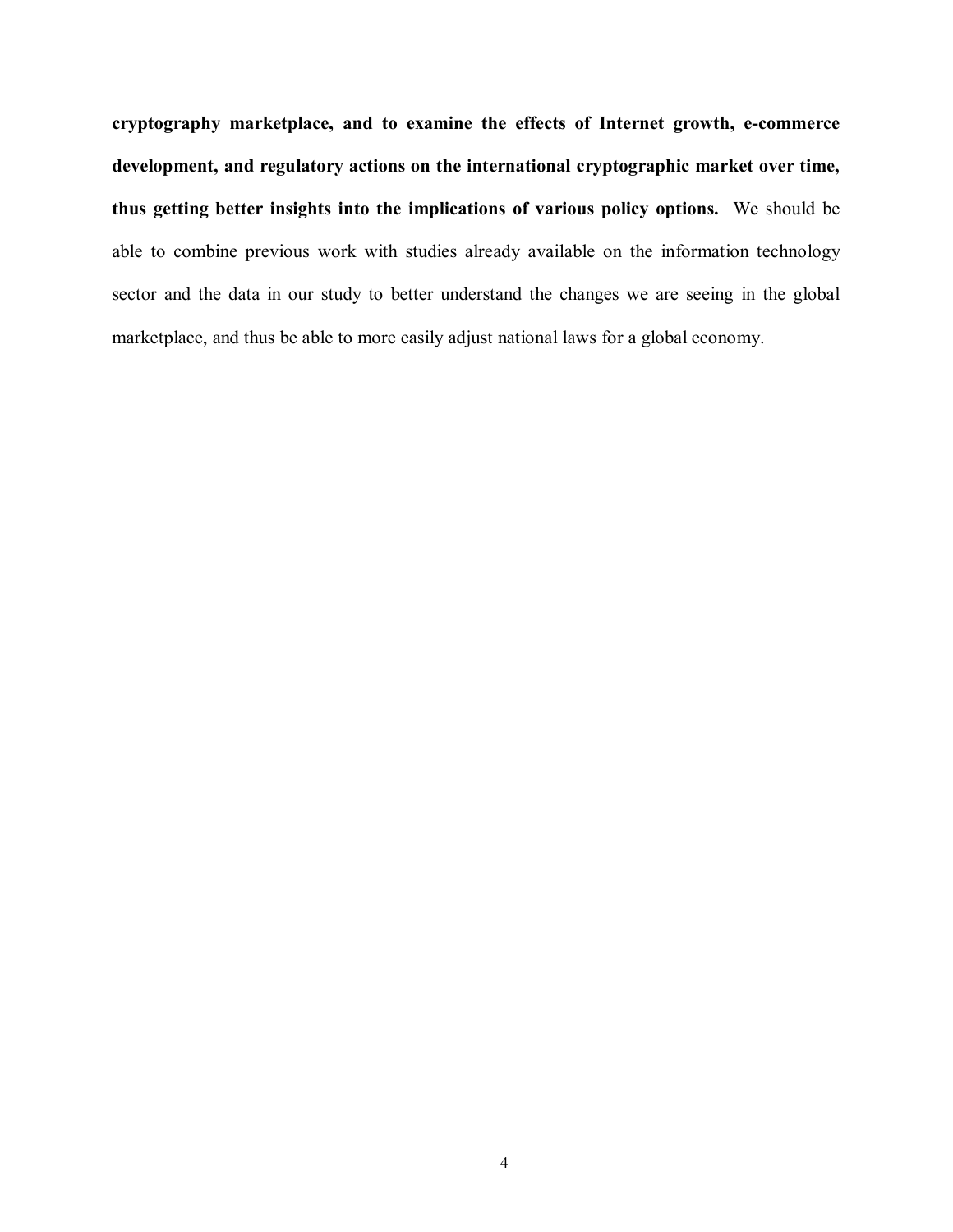

Attachment 1. Foreign Cryptographic Products by Country

We identified 512 foreign cryptography companies (including distributors as well as manufacturers) in 70 countries.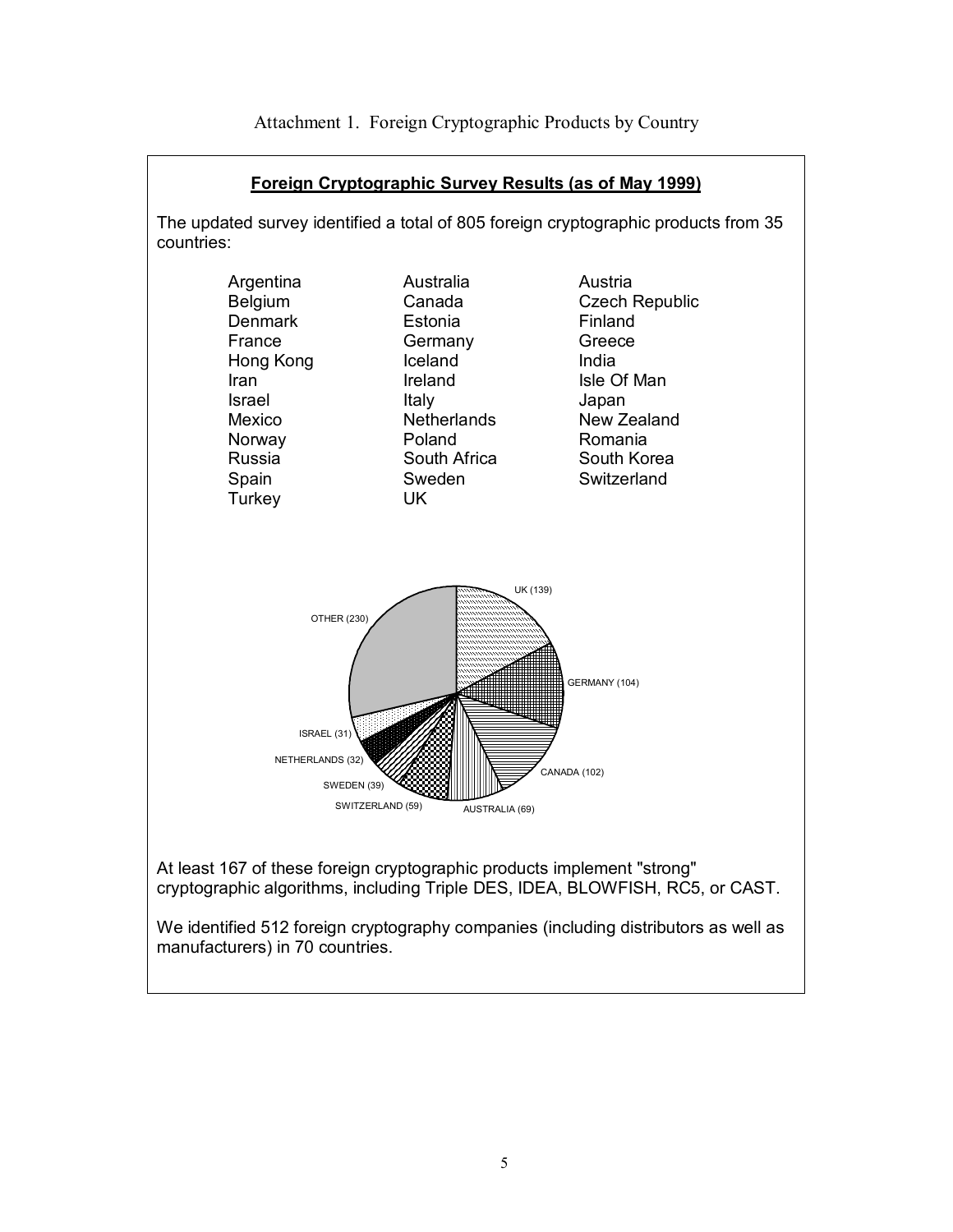## Attachment 2. Foreign countries in which cryptography is manufactured or distributed

Argentina Australia Austria Bahrain Baltic Republics Bangladesh Belgium Brazil Brunei Canada Chile Colombia Cyprus Czech Republic Denmark Estonia Finland France Germany Ghana Greece Hong Kong Iceland India Indonesia Iran Ireland Isle of Man Israel Italy Ivory Coast Japan Kenya Kuwait Luxembourg Madagascar

Malaysia Malta **Mauritius** Mexico Nepal Netherlands New Zealand Nigeria Norway Oman Philippines Poland Portugal Qatar Reunion Romania Russia Saudi Arabia Singapore Slovak Republic South Africa South Korea Spain Sweden Switzerland Taiwan Thailand Turkey United Arab Emirates United Kingdom Venezuela West Indies Yugoslavia Zimbabwe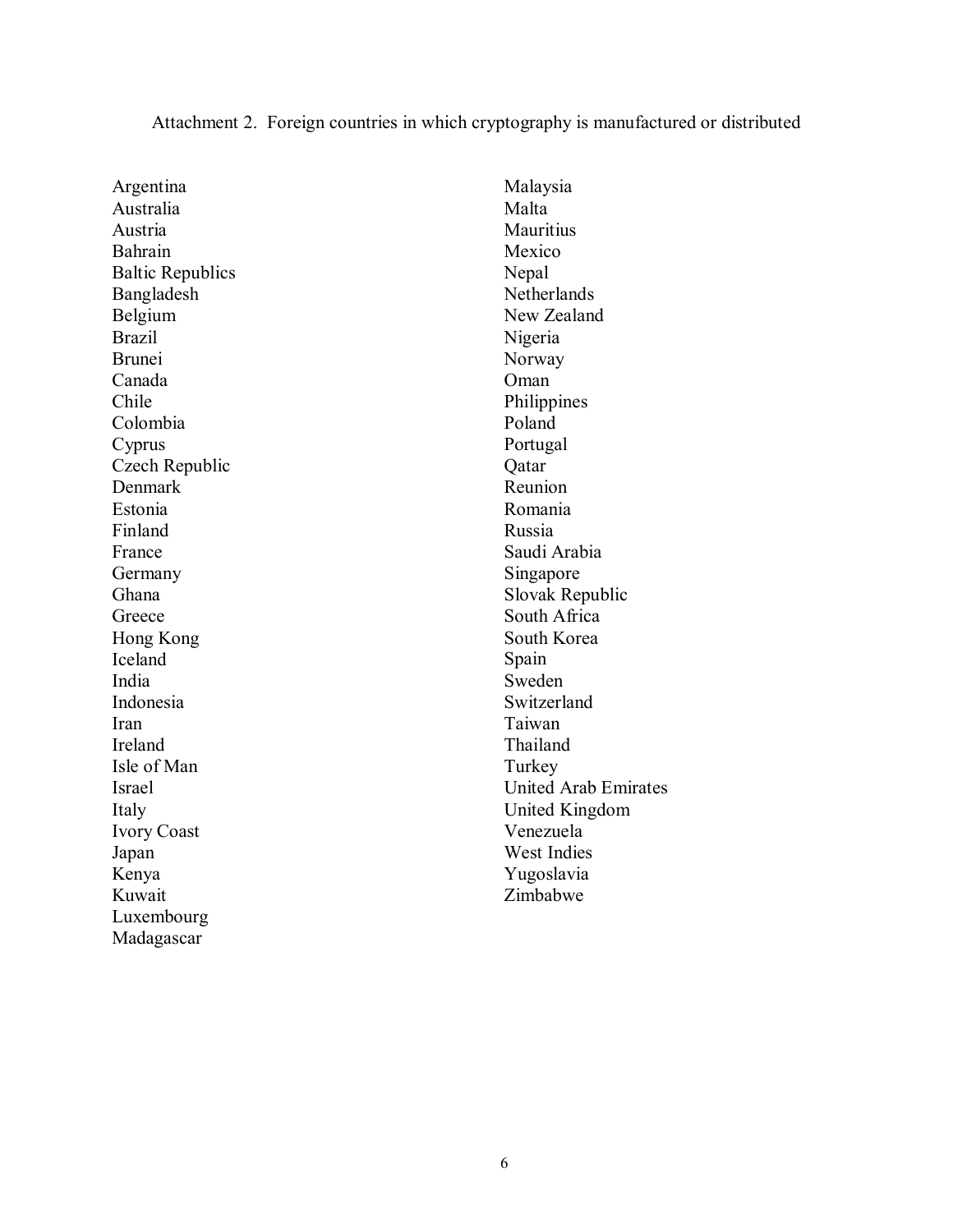## Attachment 3. Example of advertising used to create a perception that American products  $=$  red tape and weak encryption